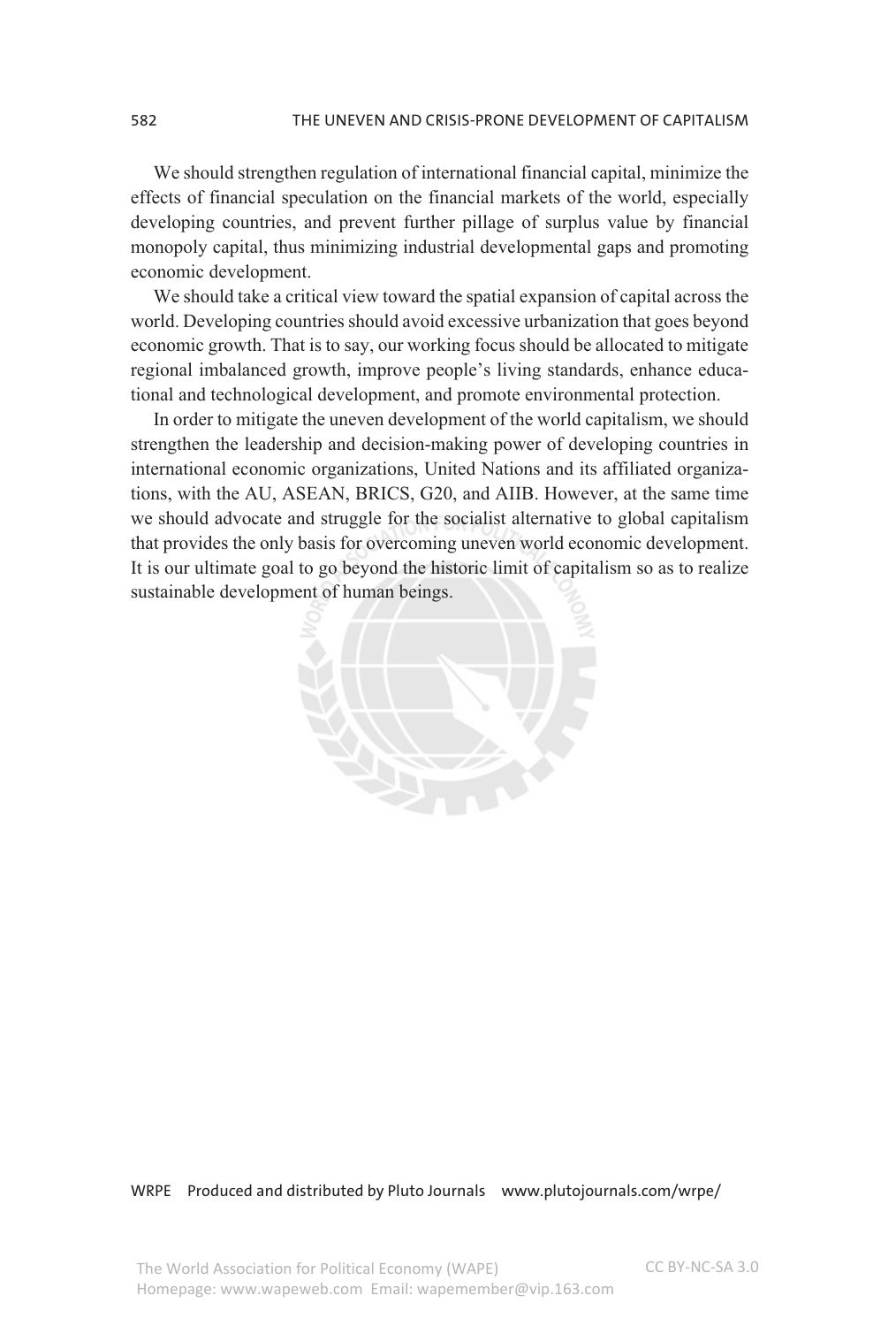# **THE UNEVEN AND CRISIS-PRONE DEVELOPMENT OF CAPITALISM: A REVIEW OF THE TENTH FORUM OF WORLD ASSOCIATION FOR POLITICAL ECONOMY**

*Xiaoqin Ding and Xing Yin*



Xiaoqin Ding (*left*) is Associate Professor and Assistant Director of the Marxism Research Institute and Center for Economics of the Shanghai School, Shanghai University of Finance and Economics. He specializes in the capital/labor relationship and economic crisi. Email: hpjjx@vip.163.com

Xing Yin (*right*) is Assistant Professor at the School of Art and Sciences, Shanghai Maritime University. Email: academic@188.com



**Abstract:** The development of capitalism is always uneven and crisis-prone. The gap between developed countries and developing countries has grown wider since the 1980s, while the emerging economies including BRICS (Brazil, Russia, India, China and South Africa) have grown faster than developed countries, occupying a growing share of world GDP especially since the 2008 world economic and financial crisis. But developed countries still take most surplus value in the world through various financial powers and rigged trade deals which favour them over emerging economies and transfer and deepen all kinds of contradictions in ecology, class, race, and gender to developing countries. At this juncture, June 2015, world scholars of Marxism gathered together in Wits University, South Africa, to discuss the uneven and crisis-prone development of capitalism from the perspective of Marxian economics. Topics to be discussed include the current situation of uneven development, its forms and representations, and causes and solutions both theoretically and practically.

**Key words:** World Association for Political Economy; uneven development; crisis-prone; capitalism

The World Association for Political Economy (WAPE) is an international academic organization founded by Marxian economists and related groups around the world. The mission of WAPE is to utilize modern Marxian economics to analyze and study the world economy, reveal its laws of development, and offer policies to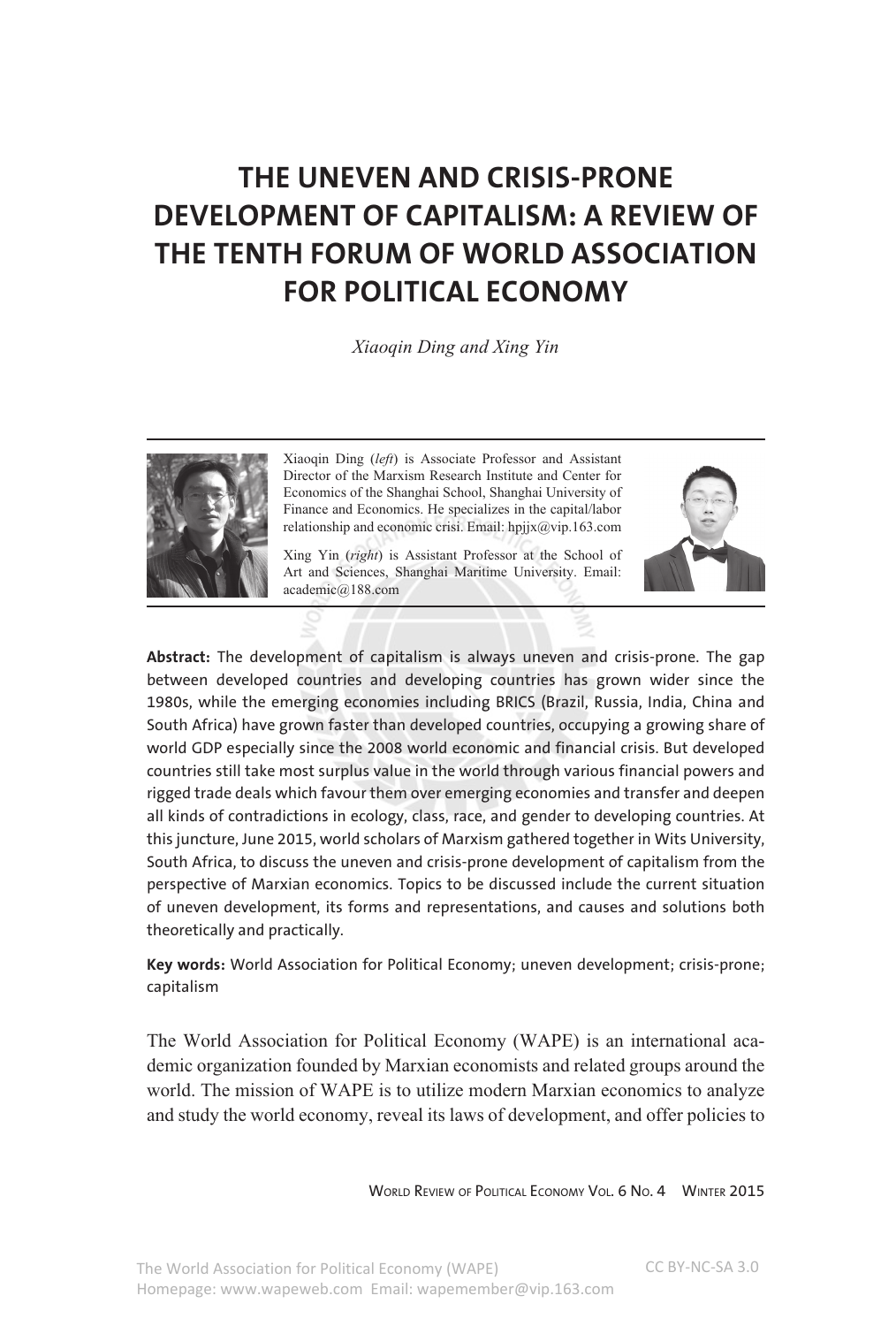promote economic and social progress on national and global levels. The previous nine WAPE forums were successively held in Shanghai (China), Shimane (Japan), Beijing (China), Paris (France), Suzhou (China), Amherst (USA), Mexico City (Mexico), Florianopolis (Brazil), and Hanoi (Vietnam) during 2006–14, focusing on "economic globalization," "the capital/labor relationship," "sustainable development," "global democratic governance," "21st-century socialism," "capitalist crisis," "human development in the 21st century," "inequality and world capitalism," and "growth, development and social justice," respectively.

"The Uneven and Crisis-prone Development of Capitalism—The Tenth Forum of the World Association for Political Economy" was held at Johannesburg, South Africa, on June 19–21 2015. The forum was attended by about 120 scholars from 12 countries, including China, Japan, USA, South Africa, Zimbabwe, India, Brazil, UK, Germany, Australia, Ireland, and Austria. The forum was co-organized by WAPE, the Chris Hani Institute, and the University of KwaZulu-Natal, South Africa.

On the afternoon of June 19 the opening ceremony was chaired by the Co-vice Chairman of WAPE, Professor Hiroshi Onishi from Keio University, Japan. Professor Enfu Cheng, Chairman of WAPE and Director of the Division of Marxism Studies of the Chinese Academy of Social Sciences (CASS), gave the opening speech. Professor Eddie Webster, Director of the Chris Hani Institute, Professor Sam Moyo, Director of the Africa Institute for Agrarian Studies, Mr. Alex Mashilo, Spokesman of the South African Communist Party, and Mr. Neil Coleman, representative of the Congress of South Africa Trade Unions, gave welcome speeches. A world-renowned Marxist economist Professor Qiyuan Xiang from the CASS was granted the *World Marxian Economics Award*. The *Distinguished Achievement Awards of World Political Economy of the 21st Century* were awarded to ten Marxist economists: Professor Martin Legassick at the University of the Western Cape, South Africa; Professor Nanping Jiang from Southwest University of Finance and Economics, China; Professor Jacklyn Cock from the University of the Witwatersrand, South Africa; Professor Satoshi Matsui from Senshu University, Japan; Professor Pritam Singh from Oxford Brookes University, UK; Professor Chuming Wang from Shanghai Lixin University of Commerce; Professor Sam Moyo from the Africa Institute for Agrarian Studies, Zimbabwe; Professor Zhan Shu from Fuzhou University, China; Professor Balwinder Singh Tiwana from Punjabi University, India; and Professor Vishwas Satgar from the University of Witwatersrand, South Africa. On the morning of June 20, the tree planting ceremony and the unveiling ceremony for Karl Marx's damascened bust were held at the Chris Hani Institute.

Participants discussed the various topics on the agenda, including "Within world capitalist crisis, the fate of emerging economies," "Feminist critiques of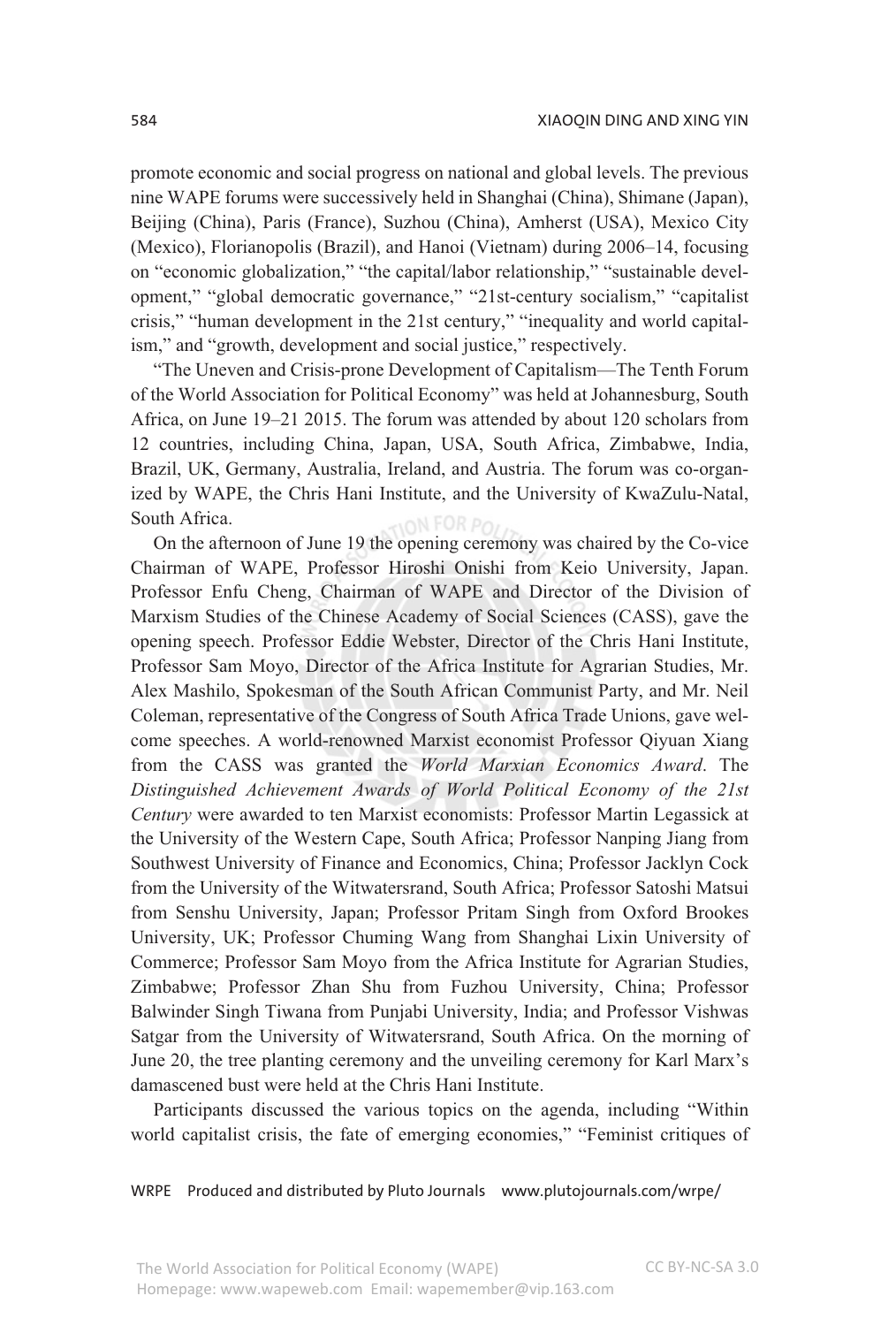patriarchal capitalism," "Chinese political-economic trends," "BRICS," "South African political economy via biography," "Capitalism and ecological chaos," "Problems and prospects for anti-capitalist resistance," "South African political economic debates," "The political economy of land," "Advances in Marxist economic theory," "Municipal-scale political economy," "World capitalism against the South," "Conceptual challenges for political economy and democracy," and other related topics.

## **1. Economic and Ecological Crisis of Capitalism**

Professor David Kotz from the University of Massachusetts Amherst, USA, argued that to understand a severe economic crisis such as that of 2008, it is not sufficient to analyze capitalism-in-general along with various economic policy decisions and contingent events. An adequate analysis requires taking account of the particular form of capitalism. The prevailing form of capitalism played an important role in the origin of the current crisis. The particular form of capitalism is a systematic entity, one that emerges from the contradictions of capitalist development. Every past severe structural crisis of capitalism has been followed by major institutional restructuring, and he predicted that there is no reason to expect that the current crisis will be an exception, despite the current tenacity of neoliberalism. The neoliberal form of capitalism gave rise to increasing inequality, big asset bubbles, and a risk-seeking financial sector that together led eventually to the crisis in 2008. One of three alternative directions of restructuring is likely to emerge in coming years: a right-wing nationalist and statist form of capitalism, a social-democratic form of capitalism, or a transition to socialism. Such an analysis can provide the forces that favor a transition to socialism with arguments in favor of that direction of change.

Pritam Singh argued that the current crisis of global capitalism has seen the decoupling of two segments of the global economy. One segment—the old advanced capitalist economies of the USA, Europe, and Japan—is facing decelerating, stagnant, or even contracting growth, while another segment—the BRICS economies—is experiencing very high rates of economic growth. The rising importance of China and India, the two most populous countries in the world, has been especially noteworthy due to their exceptionally high rates of growth in the last two decades. He examined the ecological implications of this global shift. Three areas of this ecological implication were particularly emphasized. First, the population size of BRICS economies accompanied by high aggregate rates of economic growth in these economies raises the question of global resource availability to sustain these rates of growth. Second, the model of capitalist development based on consumerism that has been followed in the advanced capitalist

World Review of Political Economy Vol. 6 No. 4 Winter 2015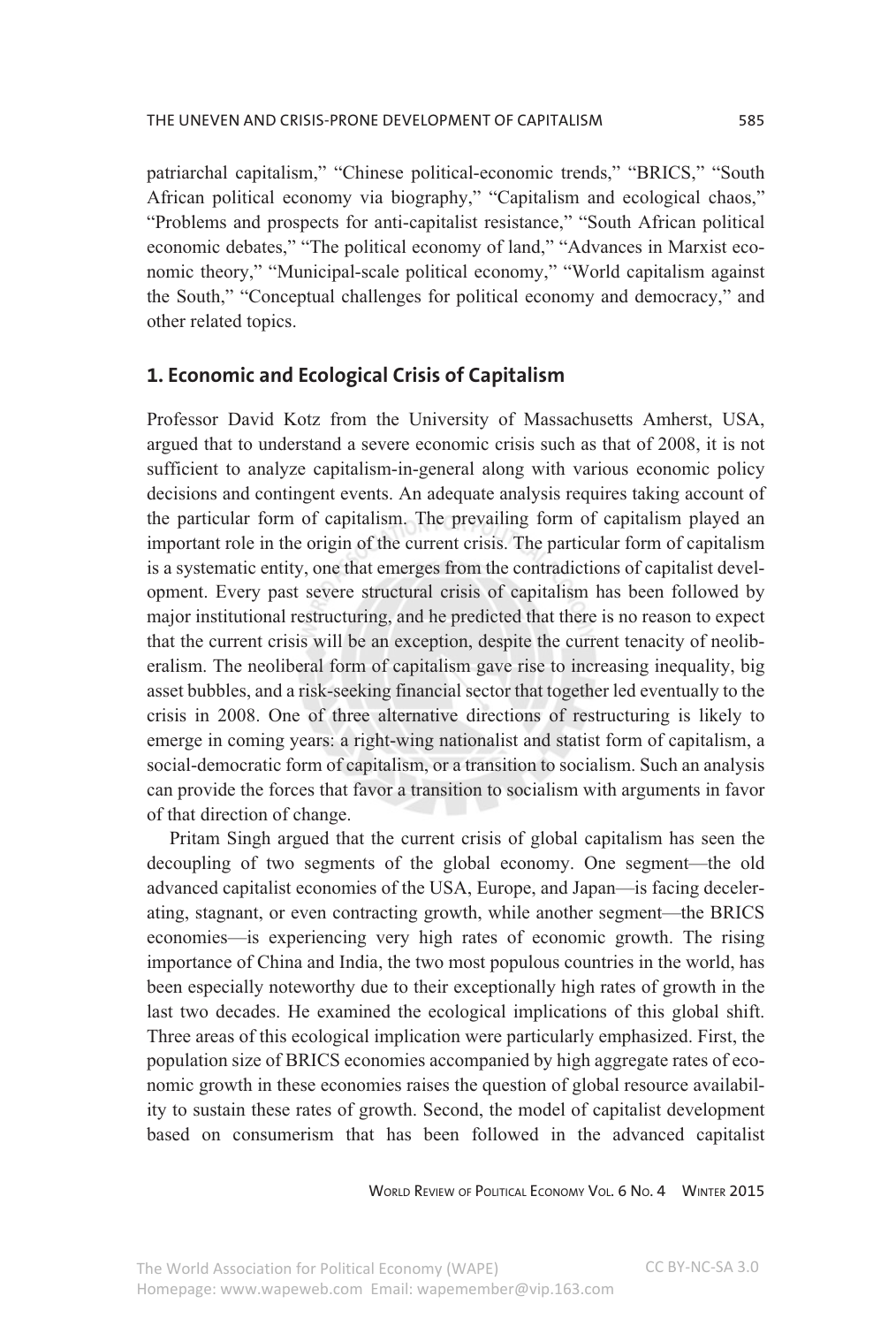economies cannot be repeated in the BRICS and other developing economies due to ecological constraints. Third, due to the pressure on global ecology as a result of the rise of BRICS economies, the traditional model of capitalist development unconstrained by ecological considerations that has been followed in the advanced capitalist economies is no longer possible. Through a combination of these three dimensions of the ecological crisis of global capitalism, he argued that a new paradigm of ecosocialist development is the only way out of this crisis which he briefly outlined at the end.

Don Goldstein from Allegheny College, USA, talked about the political economy of regional climate change adaptation. He argued that climate change will increasingly confront communities throughout the world with profound challenges. Depending on their locational and economic characteristics, small regions may face threats to existing industries, energy sources and usage, transportation systems, and built environments. These challenges will arise from both direct climate impacts and indirect ones related to climate change-driven market and regulatory shifts. Along with the risks, adaptive opportunities will also come. As old technologies and practices lose traction, others will gain ground. At the small regional level, the range of possible adaptive paths is a function of particular direct and indirect impacts of climate change and of existing, geographically specific economic assets and capabilities. But differential class interests and power relations will affect what avenues are chosen. He used the theories of social structures of accumulation (SSA) and of organizational capabilities (OC) to explore these opportunities and conflicts, with case studies of two US regions. As the activities on which local jobs and incomes are based come under pressure from climate change, corporate decision-makers will respond using tools from kits jointly defined by their firms' own OC paths and shared institutional setting. With capabilities that have evolved within this SSA, regional capital may depend little on the regional economy; what is globally integrative for firms may be disintegrative for local regions. But often, climateadaptive regional economic changes and public investments could underpin the rejuvenation of valuable skills and family-supporting jobs for workers and communities. Thus there will be class conflict around responses to climate change. For the adaptive resources of these and other areas to be bent toward regenerative, sustainable regional adaptation, local working-class and environmental organizations will need to build coalitions for the necessary private and public sector struggles.

Balwinder Singh Tiwana and Paramjit Singh argued that the capitalist system from its very inception has been characterized by state intervention, not only in its external relations but also directly in its internal functioning. The stability of capitalism depends upon the stability of capital accumulation. The stability of the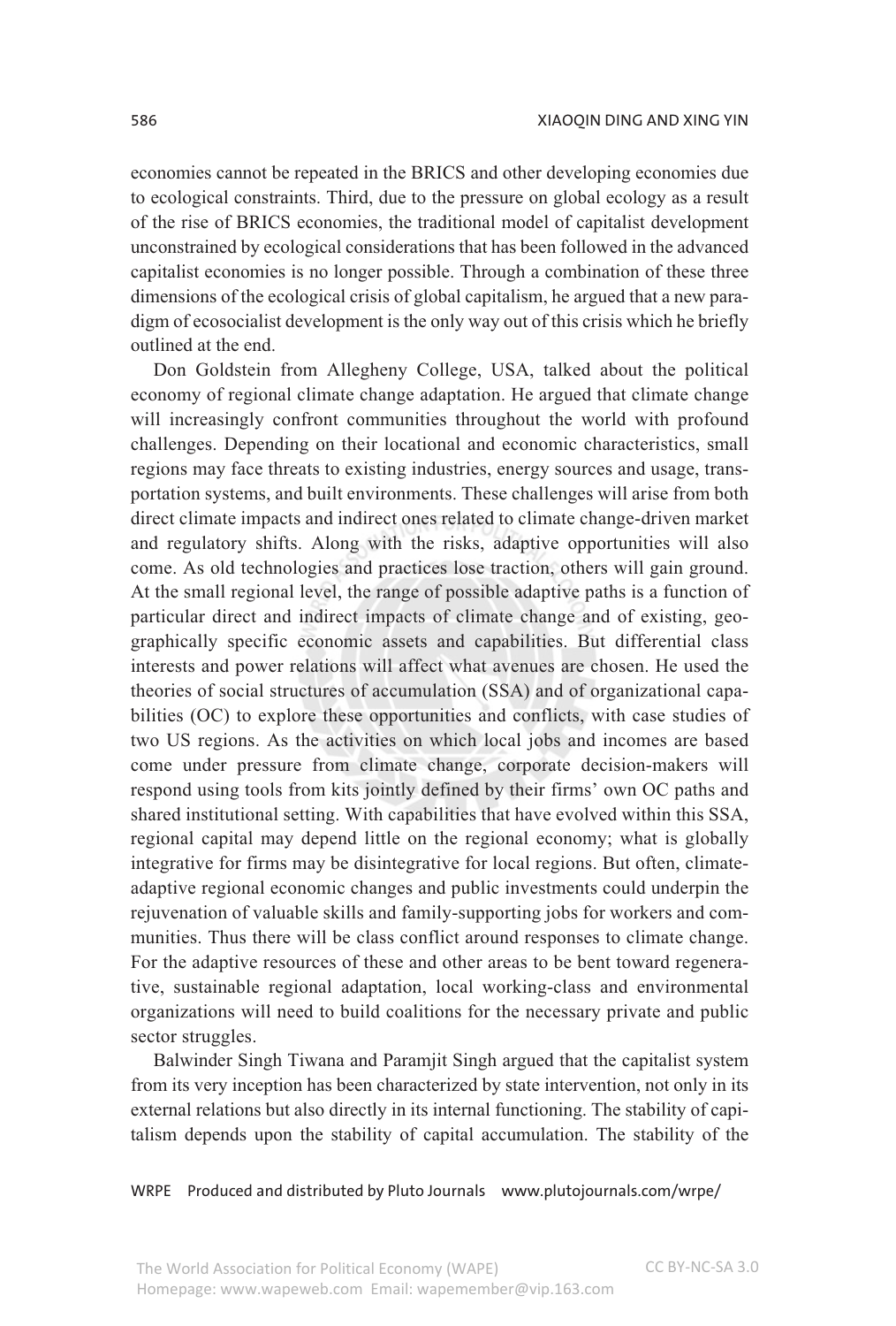accumulation process under capitalism largely depends upon the state facilitation and direct state intervention in economic affairs. The role of the state in the accumulation process was developed from the evolution of social classes and started dominating the economic and social affairs according to the needs of the dominant class. The role of the state changed within long-run structural change in the accumulation process under capitalism, from liberal to welfare and neoliberal state, with the changing mode of capitalist accumulation and surplus extraction. Historically, capitalism develops institutional structure and ideologies in order to justify and promote surplus extraction and the capital accumulation process. The resurgence of finance capital during the 1970s onwards through the state initiative and ideological justification started a new era in the capital accumulation process. This new ideology is a product of international capital. The fundamental motive of neoliberalism is to accelerate the accumulation process, which was hindered due to the increase in power of the working class and rise of the socialist camp during the 1950s. The neoliberal agenda of international finance capital was successfully implemented by the state and its institutions almost all over the world. This neoliberal ideology is not only dominating the economic and political spheres of third-world nations but also is molding cultural and social affairs according to the needs of international finance capital. In this process, the state is working as an agent of international finance capital without any veil. It is justifying all types of exploitations of the common masses and natural resources and public goods in the name of efficiency, freedom and democracy, and higher economic growth. In the name of economic growth, the social-economic inequality and acute exploitation of the masses and natural resources are justified by the state. This presents an organic unity of state officials and capital owners for strengthening the accumulation process.

Fiona Tregenna from the University of Johannesburg analyzed deindustrialization in Marxian terms. He argued that deindustrialization is the sectorial shift that has been most prominent in recent decades and which is likely to have significant implications for the future of capitalism. He developed an original Marxian theorization of deindustrialization. This conceptualization includes a distinction between two forms of deindustrialization. As well as taking into account changes in sectorial structure, his typology considered whether such changes are associated with a shift between those activities that produce surplus value and those that do not or only a shift in the composition of surplus valueproducing activities. The distinction between different forms of deindustrialization allows for an arguably richer analysis of this phenomenon than in more narrowly sector-based approaches. He argued that the Marxian analysis of sectorial structure and of activity specificity developed here would have led to more definitive conclusions about the projected effects of deindustrialization on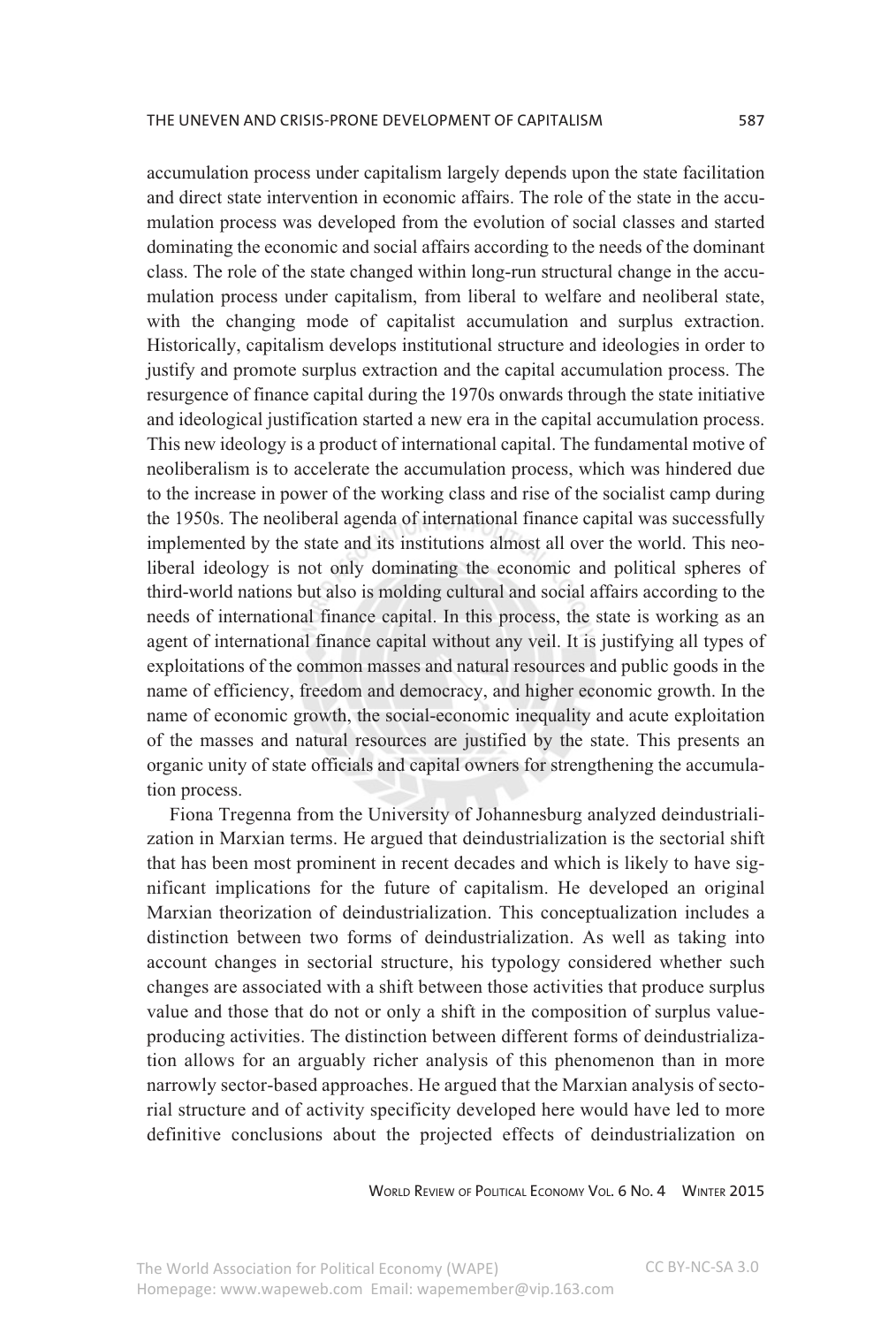growth. While he developed an argument about how a relative decline in manufacturing could negatively affect growth, he went on to say that other factors could lead to different outcomes at every link of this causal chain. Deindustrialization—even if sustained over a long period—could occur alongside rapid growth. However, this would depend on the processes identified in his paper being outweighed by countervailing factors or forces.

# **2. The Cause of Imbalance: Northern Capitalism against the Global South**

Professor Enfu Cheng from CASS analyzed the causes of uneven development. He argued that with the establishment of US hegemony in the 1990s and the growing inequality in economic globalization and technological revolution, inequality exists not only in economic and social development within national boundaries but also among countries around the world. Causes of global economic and political inequality are diverse, but the primary one should be the United States and the G7 under its control, which promote an international economic order under the condition of powerless developing countries and in accordance with the will and demands of developed countries in the West, possessing most surplus value in the world. As a result, developing countries have been in a very disadvantageous position and have had to rely to a great extent upon the economic conditions, economic policies, and fluctuation of the exchange rates in the developed countries. The current financial and economic crisis in the United States has demonstrated a new characteristic, i.e., crisis is no longer a simple result of the anarchic and spontaneous forces of the market but rather develops under the control of the US financial oligarchy, which are able to do so through conscious control of the government and central bank, influencing finance, currency, market rules, and public opinion, and which have robbed wealth from other social strata and attacked international competitors with the crisis as a weapon of financial war for obtaining enormous profit. This suggests that financial syndicates and their agents in the government and central bank have no intention of overcoming the economic crisis through formulating effective policies. Their goal is to use crisis as an excuse for them to promote policies for the narrow interest of monopolistic oligarchs in finance and other spheres, to transfer the losses of the crisis to people in other countries around the world, and to grab more wealth and resources at the global level, which magnifies the imbalances of the world economy. He explained that it is necessary to investigate the financial crisis from the perspective of financial war. Thus, international economic organizations such as the World Trade Organization, the World Bank, and the International Monetary Fund should be reformed to play a positive role of coordination. The BRICS, Asian Infrastructure Investment Bank (AIIB),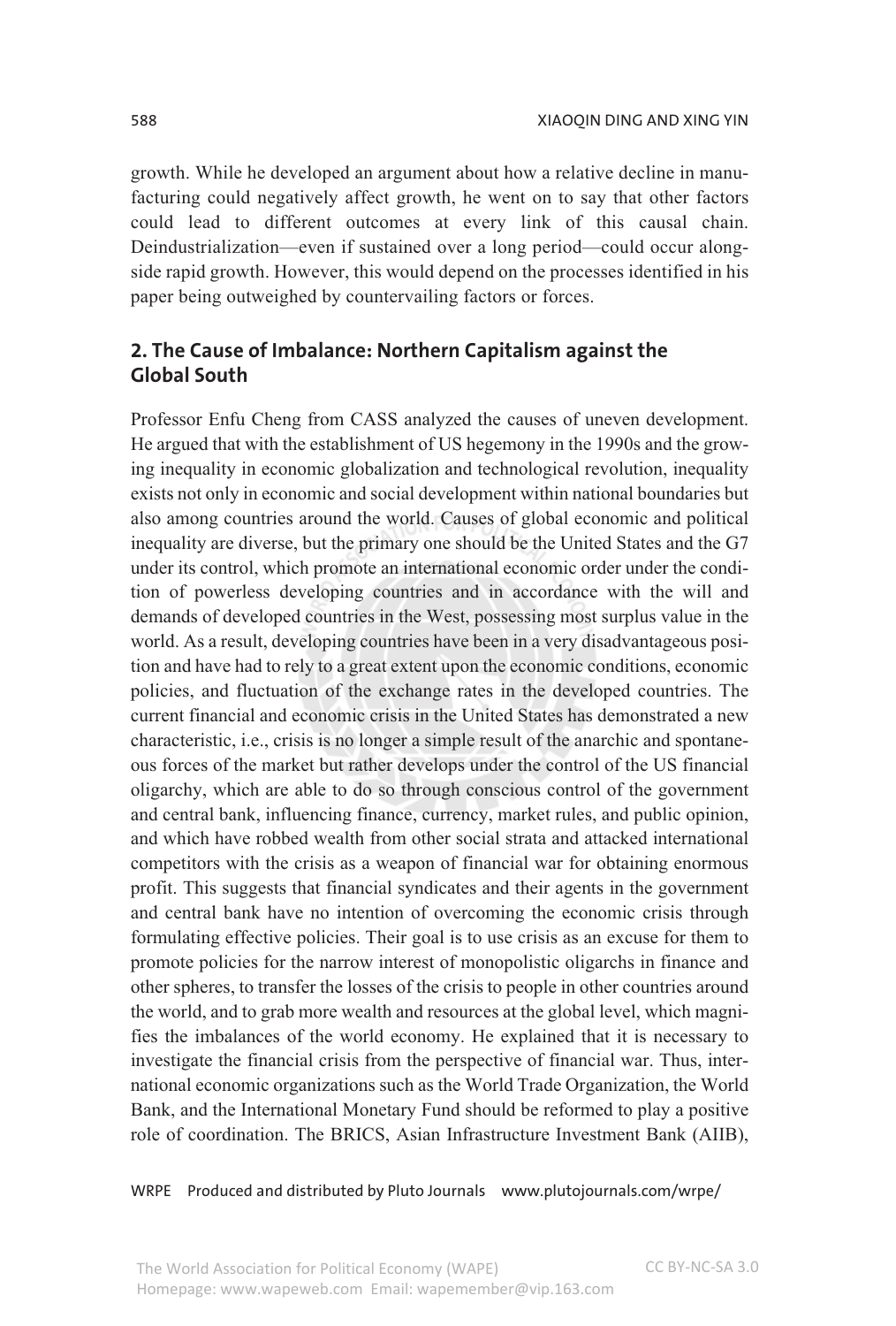Association of South East Asian Nations (ASEAN), African Union (AU), and G20 should play a more positive role.

Sam Moyo from the African Institute for Agrarian Studies argued that neoliberalism continues to make the Global South's agriculture subservient to the interests of the developed world, with two core strategies: removal of price support mechanisms that have helped peasants sell their goods in the face of cheaper commodities from other countries; and a sustained attack on peasant-owned or -occupied land in the name of "development." The reaction to the 2007/8 food crisis was a new scramble for land in Africa to feed a price bubble in food and biofuels. Neoliberalism and the food crisis also created a speculative bubble in land prices further impoverishing and driving more peasants from the land. What is the alternative? The ability of the state to subsidize sections of the economy and offer reforms is a vital countervailing strategy. He argued that new regional integration strategies based on holistic agrarian reforms and aimed at collectively reversing the decline of domestic food production and food consumption, including protection from external shocks and dependency, are crucial. These have to counter current market-based functional regionalism by building a popular regional industrial policy framework that systematically reverses the current opening up of regions.

Riaz Tayob from the Southern and East African Trade Institute proposed the Third World Approaches to International Law (TWAIL), which draws upon Benjamin Cohen's "deterritorialization of currencies" to inform monetary sovereignty. It is a dialectic to TWAIL's radical Marxist views on Imperialism. Contextualized within Michael Hudson's *Superimperialism*, monetary sovereignty ought to comprise national financing for development, national productive capacity for current account needs, and adequate capital account controls. Support for these ideas draws upon Hyman Minsky's financial instability hypothesis, Katharina Pistor's law and finance paradox that renders power salient in crisis, the lack of a credible sovereign debt restructuring mechanism, and peculiarities of the Triffin paradox which reinforce US exceptionalism. Superimperialism explains enduring US hegemony even after the crisis, making monetary sovereignty reform even more imperative. Greece this month offers a salutary lesson.

Former South African minister of intelligence Ronnie Kasrils argued that from 1991 to 1996 the battle for the African National Congress's (ANC) soul got under way and was eventually lost to corporate power: South Africa was entrapped by the neoliberal economy—or, as some today cry out, we "sold our people down the river." What he called their Faustian moment came when the government took an International Monetary Fund (IMF) loan on the eve of its first democratic election. That loan, with strings attached that precluded a radical economic agenda, was considered a necessary evil, as were concessions to keep negotiations on track and take delivery of the promised land for the people. Doubt had come to reign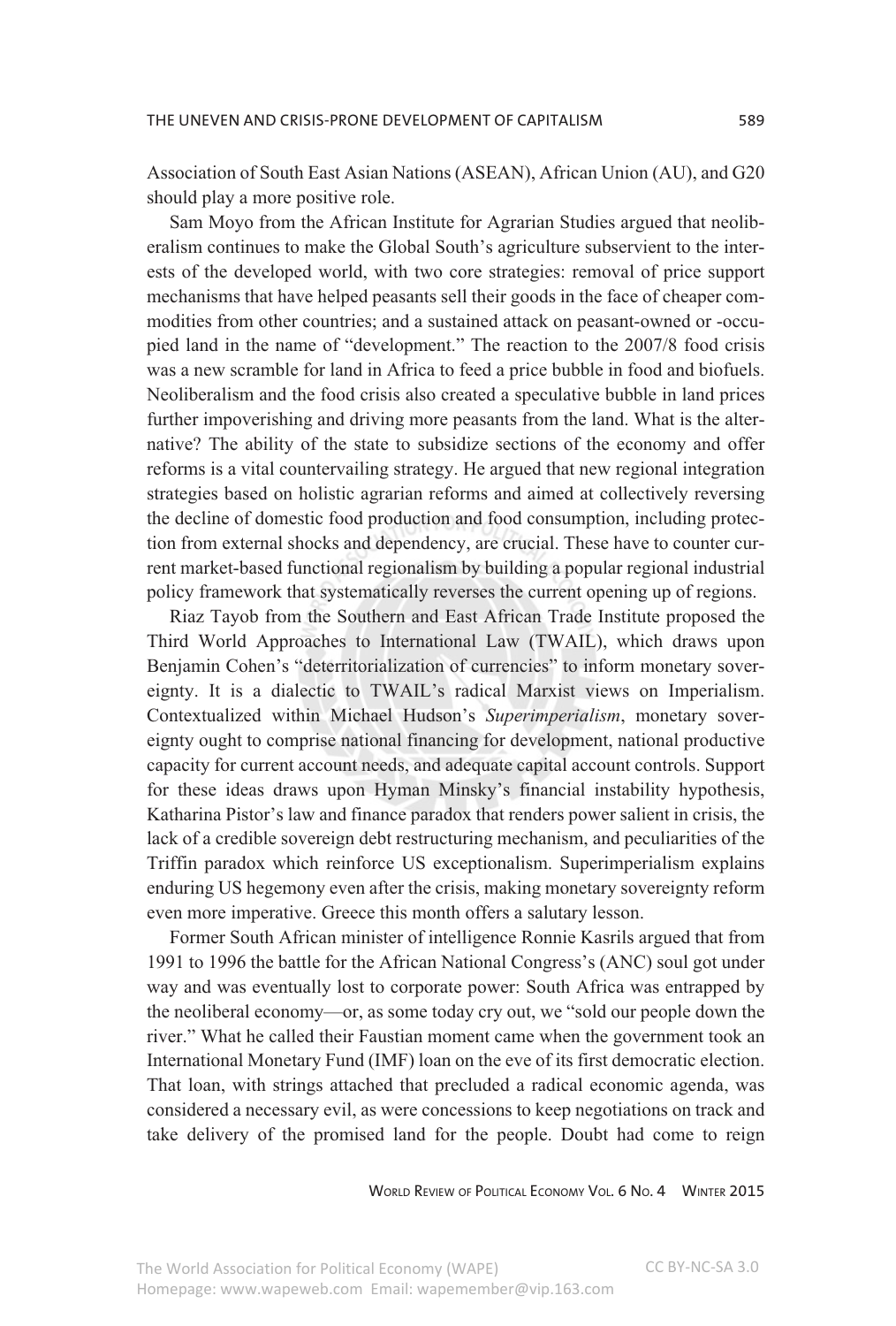supreme: they believed, wrongly, that there was no other option, and they had to be cautious, since by 1991 their once powerful ally, the Soviet Union, bankrupted by the arms race, had collapsed. Inexcusably, they had lost faith in the ability of their own revolutionary masses to overcome all obstacles. He argues that if they had held their nerve, they could have pressed forward without making the concessions they did.

Jasper Finkeldey from the University of Pretoria talked about a Marxist approach to anti-corporate struggles. He argued that not so long ago, hot-desking, home office, self-regulating teams, and the death of the nine-to-five working day were seen as heralding a new era in which work would be on the decline. Information technology once even made the promise of the end of work. Although academics have become a bit more sober in assessing the modern workplace after the initial excitement, there is a sustained focus in studies on workplace resistance research on "how to grasp the changing nature of control and resistance in the workplace in light of developments such as team-working, flexible production, knowledge work, emotional labour and aesthetic labour." Autonomist Marxists argue that the landscape of today's workplaces has moved toward "immaterial labor." Workplace resistance in this strand of literature is observed in the "subterranean realms of organizational life." These resistances take on the forms of humor, cynical distancing, or scepticism. The way resistance is theorized in contemporary organization studies is at best unsatisfactory to understand workplace resistances in the Global South. In fact, considerations on the Global South are largely absent from workplace studies. Therefore, he proposed to bring in concepts of primitive accumulation and sub-imperialism to come to grips with the current political economy in the Global South and South Africa in particular. To come to grips with the everyday contestation of high-emission mining and energy projects, he explored the implications of "blockadia," a concept that prominently features Naomi Klein's new book.

Salim Vally from the University of Johannesburg, South Africa, analyzed neoliberalism and education in South Africa. He argued that the failure of the South African public education system to provide quality education for the majority of learners has spawned a number of dangerous "solutions," including a crude resort to an apartheid-like disciplinary regime, the privatization of education, and the constant trumpeting of the skills mismatch argument and popular versions of human capital theory. He critiqued the dominant neoliberal discourse in education and provided concrete alternatives to address the problems faced by public education. He attempted to unravel the relationship between social class and educational reform over the past two decades and show how reform processes are constrained by the existence of particular structural conditions in society while simultaneously discussing the proud history of resistance in and through education in South Africa.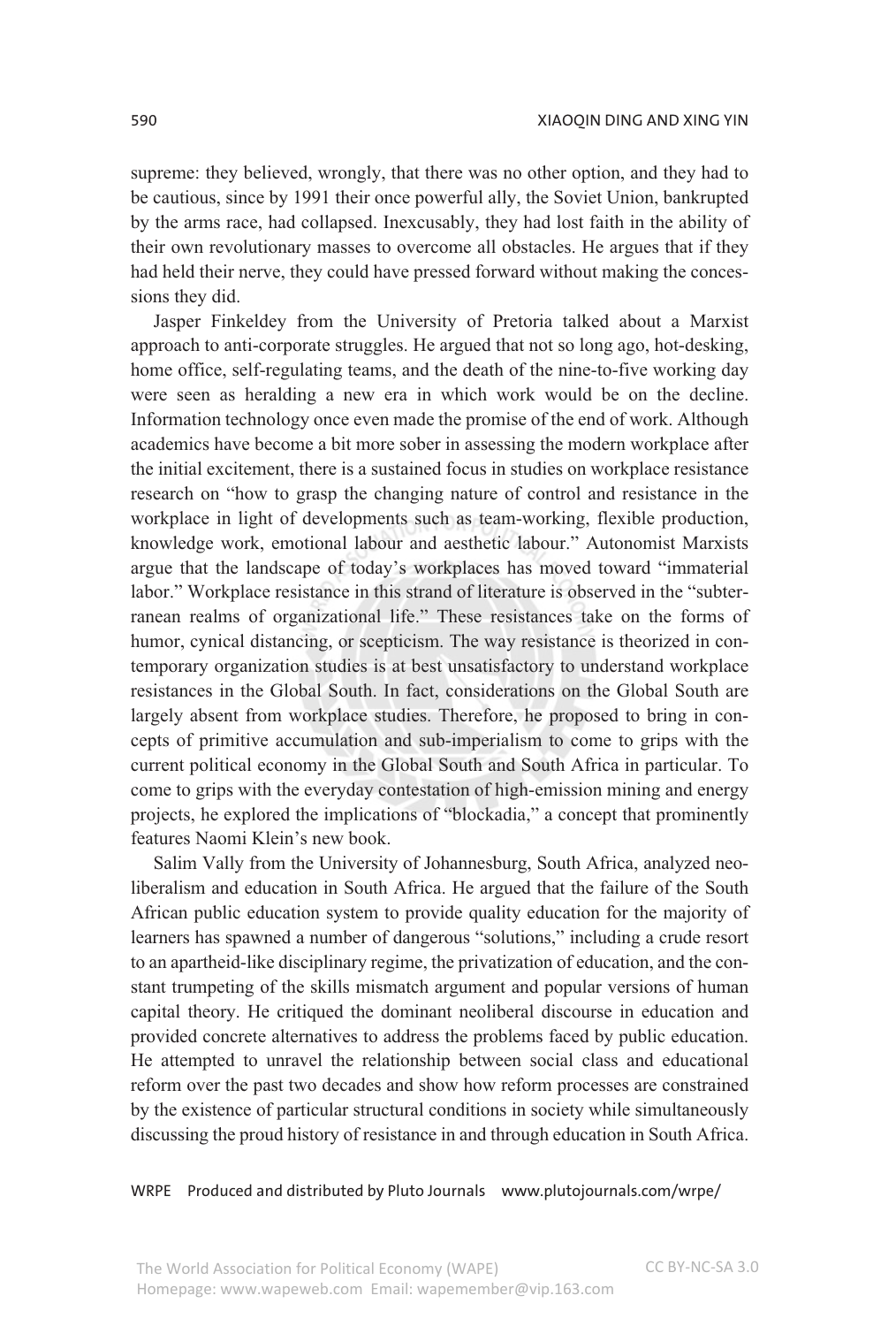Xiaofeng Huang from the University of Business Studies, China, argued that currently climate change has become a new area of competition between states to occupy the commanding heights of the global economy. In the name of slowing down global warming, developed countries have constructed a framework of legal barriers ostensibly concerned with climate change and environmental protection. Such regulations involve carbon reduction, carbon labeling, and carbon tariffs. They have resulted in hindering developing countries' exports and extorting profits from developing countries' economic growth. He put forward the corresponding strategy of formulating new international trade rules for mutual benefit, promoting development of low carbonization of exports from developing countries and the establishment of a climate and environmental barrier observation and elimination mechanism.

# **3. The Development of Emerging Economies**

Jenny Clegg from the University of Central Lancashire argued that following failed wars in Afghanistan and Iraq, then the 2008 financial crash, the US world leadership has been in crisis. For many, the rise of China and the formation of the BRICS make it evident that hegemonism based on a single power is no longer sustainable. Yet Obama still proclaimed to launch a new tranche of initiatives to tighten America's global grip in 2012 and declared that American leadership was "the one constant in an uncertain world" in 2014. Yet 2013 was to see China respond to the US "Asian pivot" with a series of initiatives to strengthen Eurasia. In the context of the rise of the BRICS, international relations seesaw as unipolar and multipolar moments occur with increasing frequency. From the 1970s to the early 1980s, the US undermined the counterhegemonic challenge from the Third World and then proceeded to reconstruct its hegemony over the Western bloc, using both economic means of coercion and consensus building through economic incentive. Clegg asked the questions to what extent are those instruments of economic coercion and reward still available to the US in its present project of hegemonic reconstruction? And to what extent do China's new Eurasian initiatives represent a renewal or retreat from the Third World counterhegemonic drive of the 1970s? She considered both the reasons for China's overseas expansion and its mode of operation. She added the notion of the power of stratagem, deriving from Three-World Theory and a Leninist understanding of Imperialism, which China uses to guide itself through the unipolar–multipolar terrain of struggle, in order to better avoid conflict while applying leverage at key links in the US hegemonic chain. The militarization of the US hegemonic drive contrasts with China's deployment of economic incentive and cultural "soft power" Asia for the Asians applying limited coercion in "tit-for-tat." The current international juncture is thus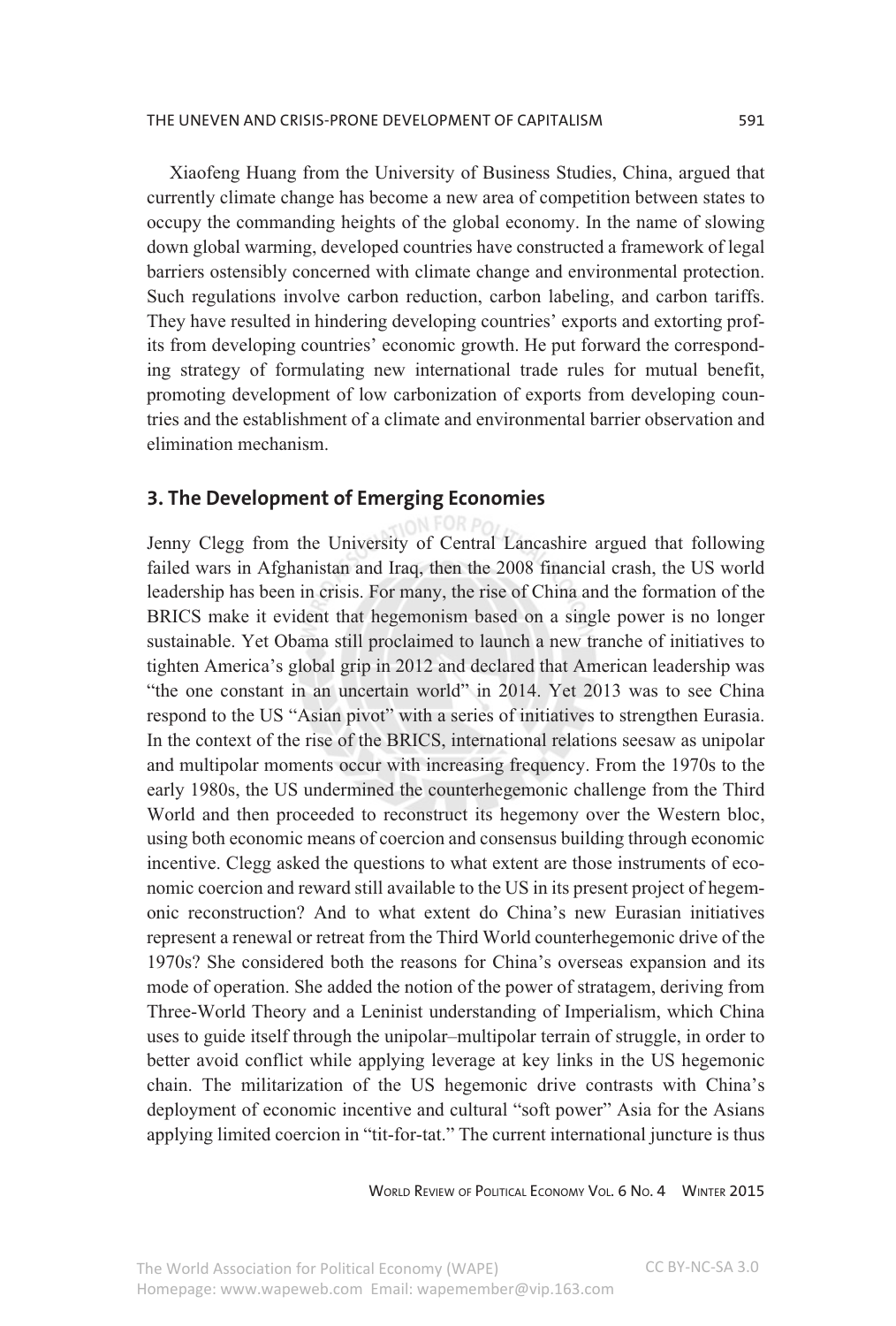to be defined not merely in terms of competing hegemonic regimes of coercion and consensus building but as a competition to construct a new hegemonic consensus as to the uses of coercion. The huge disparity in terms of hard power and soft power between the US and China, and the looseness of BRICS unity, would suggest that US primacy remains well beyond challenge. But this does not do justice to the ability of China and the BRICS to leverage within the shifting dynamics of international power. She calls for a reconceptualization of the present-day hegemonic/counterhegemonic dynamic, less as a frontal confrontation between two opposing forces, as in a game of chess, as a more fluid game of go. With its economic leverage weakening and its multidimensional influence narrowing, amidst complaints that the global multilateral institutions are being hollowed out, the US hegemonic project has moved into a new phase of militarization. The challenge for counterhegemonism is to apply asymmetric and subtle powers of conflict avoidance. The shaping of the current international juncture is then to be defined not merely in terms of coercion and consensus building but as a competition to construct a new consensus as to the uses of coercion.

Patrick Bond from the University of KwaZulu-Natal argued that the study of South African political economy has an extraordinary set of lineages. There remains in political economic research an excellent potential for praxis-based scholarship and for revitalizing what was once a world leading intellectual tradition, even if there is not a single program in a tertiary educational institution that carries its name. Taking a longer view of economic and social relations, the various South African traditions of radical political economy were always infused with concern about race, geography, and also, increasingly, gender and environment. All came together in studies of the *super exploitative* capital–labor relations that underpinned apartheid. While fierce debates between radicals and liberals motivated 1960s' and 1970s' political economic studies, these matters go much further back as research problems, as they draw upon longstanding concerns within Marxism about superexploitation. It is here that an "articulation of modes of production" between capitalism and non-capitalist systems is also of great relevance on the world stage today, as a moment within uneven development.

Greg Ruiters from the University of the Western Cape analyzed the alternatives to privatization in developing countries and what might make them "successful." Based on a comprehensive set of empirical data on public services initiatives in over 40 countries, the first such global survey of its kind, he generated a platform for evaluating different alternatives and allowing for comparisons across regions and sectors. The objectives are to develop conceptual and methodological frameworks for identifying and analyzing alternatives to privatization and testing these models against actually existing alternatives on the ground in Asia, Africa, and Latin America.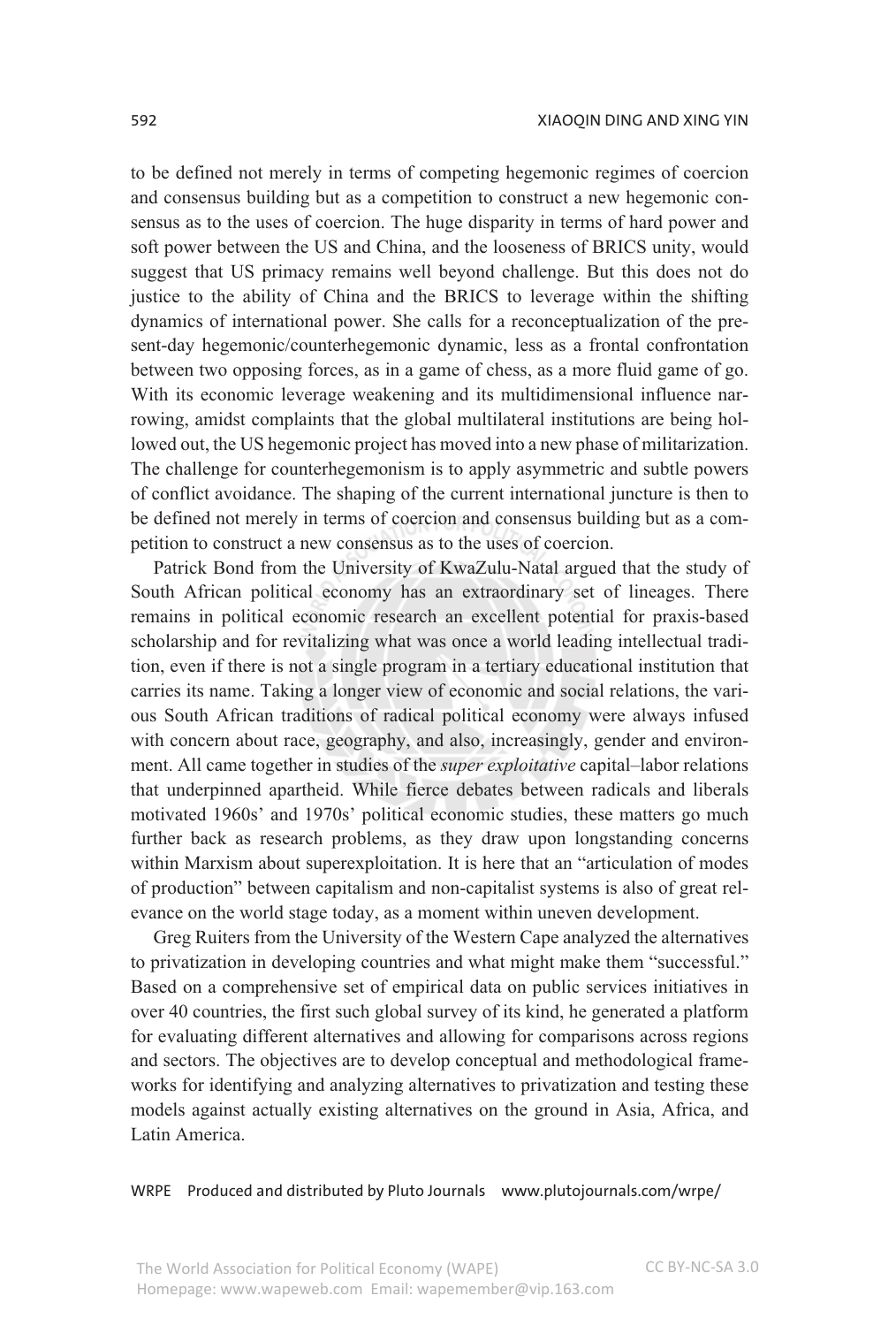#### THE UNEVEN AND CRISIS-PRONE DEVELOPMENT OF CAPITALISM 593

Enfu Cheng argued that China's "economic new normal" should be characteristic of a shift from high-speed growth toward mid-high-speed growth, from midlow-end industry toward mid-high-end industry, from factor-driven toward innovation-driven, from extensive growth toward intensive growth, from quantitative expansion toward qualitative benefit, from some people getting rich first toward common prosperity, and from prioritizing the non-public economy toward simultaneous strengthening of the public economy. To that end, the key lies in the important relationship between the dominant role of state adjustment and the determinate role of the market in the allocation of general resources, the primacy of distribution according to labor and the supplement of distribution according to capital, the primacy of public ownership and the supplement of non-public ownership, self-reliant opening and dependency. Under the influence of policy control and the laws in economic, technological, ecological, and livelihood development, the economic and political system under the "China Model" will ensure a 7% annual growth for the next 20 years, without the danger of so-called "hard landing" and "plummeting." For that reason, China will still be the "locomotive" of world economic development and will promote the benign and balanced development of the world economy and the improvement of people's livelihoods.

Yongxiu Bai from Northwest University, China, analyzed the strategic paths and the emphases of the construction of the Silk Road economic belt. The Silk Road economic belt is a banded economic cooperation region connecting the Eurasian continent and a platform of global economic integration and the Chinese economic strategic corridor from its west to the rest of the world. The construction of the Silk Road economic belt is of great significance to the development of China and the world. It will take about 50 years to promote the strategic concept of the Silk Road economic belt, in order to achieve the goals successfully for the integration of Chinese, central Asian, and Russian economies, building the basic framework of the Eurasian economic integration and the formation of the global economic integration strategic platform. The construction of the Silk Road economic belt should pay attention to the three strategic paths and the five construction points. There are three strategic paths. First, the construction mode should be step-by-step, along the "dot-axis-surface" path to promote the construction of the Silk Road economic belt gradually. Second, construction should begin from the nearest to China and span out with emphasis on the five central Asian countries and Russia in the initial stage. Third, the construction process should be from easy to difficult and gradually promote the following paths according to "investigation and understanding" to "local communication," "language and culture" and "tourism and trade" to "production technology," "resources development." There are five key construction points. First is to strengthen the development of infrastructure foundation. Second is to strengthen energy cooperation to build "the third

World Review of Political Economy Vol. 6 No. 4 Winter 2015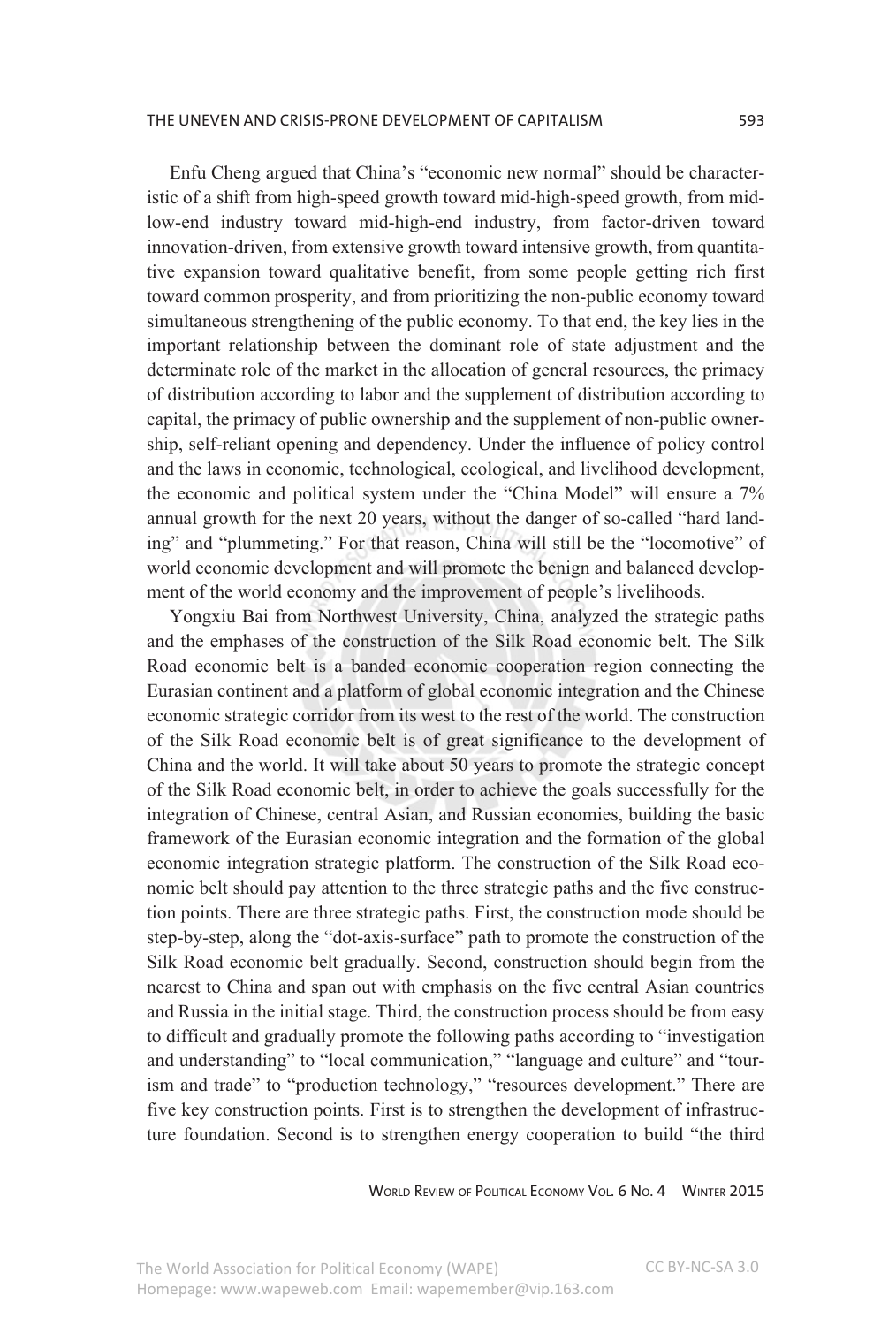pole of world energy." Third is to enhance the opening level of information to promote multilateral trust. Fourth is to accelerate the development of key industries with the help of the corridor of industrial development. Fifth is to build a world-class free trade zone reaching the European Union.

Xinhua Jian from Wuhan University, China, argued that the distribution of wealth and income inequality has become a universal problem in the world. Many countries including some western countries are eager to regulate capital and reduce the gap between rich and poor. The famous slogan of "equalization of landownership and regulation of capital" proposed by Sun Yat-sen, is still of great significance in China. Now the gap between the rich and poor is still an outstanding problem in China, so capital should be regulated to reduce the gap between the rich and poor, reducing the negative effects of capital.

Fangyi Jiao from Heilongjiang University, China, analyzed challenges and countermeasures of the new changes for China in the international trading system after the financial crisis. Recently, the Trans-Pacific Partnership (TPP) and Transatlantic Trade and Investment Partnership (TTIP) promoted by the US has attempted to marginalize and weaken World Trade Organization (WTO) rules in order to further consolidate the dominance of the dollar and slow down its decline. China is the target of trade protectionism and should take the initiative by grasping the vital part of its opponent and create negotiation chips for mutual benefit in intensive international competition. For this, the magnificent strategy of One Belt and One Road advocated by China's leaders is painting a brilliant picture of the future for China and the world.

Wen Zhou from Yunnan University of Finance and Economics talked about the relationship between the economic development of China and India. He argued that the relationship is the focus of the world. In the field of economics and trade, the mutual benefits of closer ties between the two countries are very obvious. The relationship between them will not become a zero-sum game but is more likely to be peaceful. And the powerful alliance of the "Chinese dragon" and "Indian elephant" will benefit not only China and India but also Asia and the world.

The transformation from the language system of socialist market economy to the language system of socialist regulated economy is to deepen, sublimate, and develop the language system of "socialist market economy." He argued that it is important to solve the following three difficult problems in the transformation. First is to research on the relationship between government regulation and market regulation, especially the boundary between them and how to modify it. Second is to distinguish private products, public products (including fundamental education, environmental protection, and scientific research, and so on), and quasi-public products (including higher education, culture, health, infrastructure, and other social welfare undertakings). Third is to interpret the mutual integration and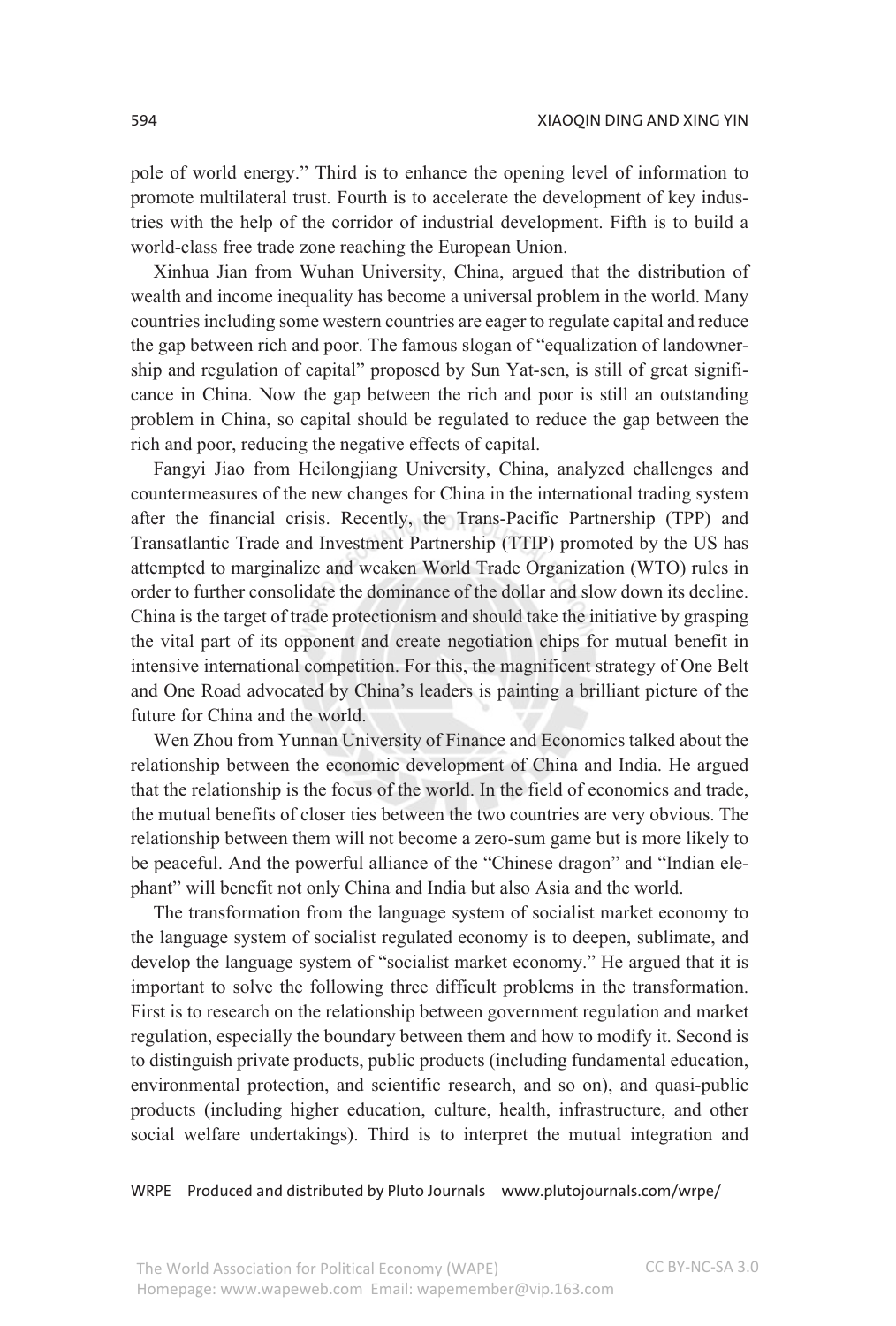regulation between socialist public-owned society and market economy theoretically and thereby construct a language and logic system of socialist market economy, which is difficult and innovative.

## **4. Class, Race, and Gender**

Vishwas Satgar from the University of the Witwatersrand talked about class struggles in South Africa and the world. He argued that the global economic crisis is a multidimensional crisis. Yet, it has been claimed that only more finance-centered growth and neoliberal economics, mainly in China, India, and Brazil, will avert a deepening of the crisis. A non-dogmatic Marxist approach is required to explain the systemic dynamics of crisis inherent to global capitalism. We need to assess what is historically specific to capitalism's crises while avoiding catastrophic or defeatist claims and at the same time situate left agency within actual patterns of resistance and class struggle to clarify the potential for transformative change. The cycle of resistance strengthened by the World Social Forum and transnational activism is now punctuated by the experience of the Arab Spring, the agency of anti-systemic movements, left think tanks, the Occupy Wall Street Movement, labor unions, left parties in Europe such as Syriza and Podemos, and peoples' budgeting in Kerala, India. On the down side, we are witnessing the waning of the Workers Party in Brazil and serious challenges for South Africa's once powerful labor movement and still formative social justice activism.

Jacklyn Cock from the University of the Witwatersrand argued that there is a crisis of social reproduction in South Africa, of which black working-class women are the shock absorbers. However they are mobilizing to confront the crisis, developing different forms of power, new kinds of organization and counternarratives of energy democracy and food sovereignty. However, they are not doing so in the name of feminism. A transformative feminism could emerge and give strength and coherence to these struggles.

Darlene Miller from the University of the Western Cape reflected on the place of women's leadership within revolutionary social change in the twenty-first century. She argued that global forces of labor played a central role in social change in the twentieth century. The changing dynamics in global political economy have placed Southern Africa's land at the center of a new economic narrative of "Africa Rising" in the twenty-first century. She discussed the politics of rural and urban women in their local contexts. The relationship of African women to urban and rural space is mediated by their generational concerns about their children. Drawing on their insights, she argued for an ontological rethink on questions of reform and revolution. She critiqued African patriarchy and the accumulation of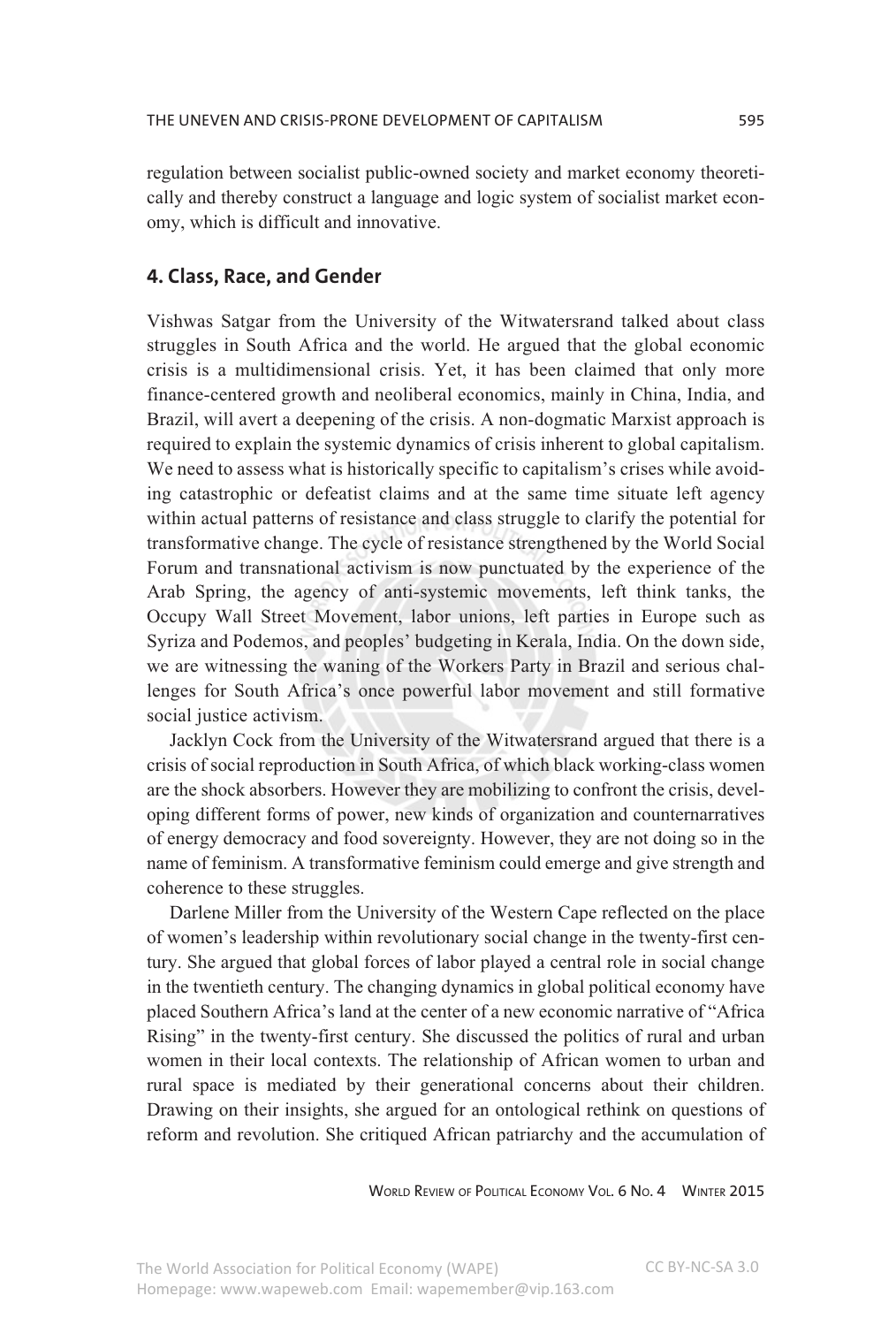power and proposed African women and feminist men as the agents of revolutionary change in the twenty-first century.

Samantha Hargreaves from Women in Mining examined extractivism from the viewpoint of the most affected group—peasant women of the Africa region using the lens of "social reproduction" as a theoretical framework. This helps us to understand why working-class and peasant women are particularly affected by extractivism and how their labor and that of other reproductive workers subsidize capital. It establishes how threats to social reproduction emerge, defines the struggles of women, indigenous people, and peasant farmers against extractivism, and considers how an alternative development paradigm must place at its center the reproduction of life and nature. This version of political economy affirms the regenerative work of women, indigenous people, and peasants and informs new linked-up political strategies for liberation.

Vusi Gumede from the University of South Africa talked about the inclusive development in post-apartheid South Africa. He argued that the fundamental "development question" is for South Africa and perhaps for Africa more broadly—the post-apartheid development experience should also be examined within the context of the development experience of post-independent Africa. Any debate about development has to also, if not primarily, deal with social and economic inclusion, especially in the South African context. He examined the level of development in South Africa from a Fanonian perspective. In analyzing inclusive development, the constraints imposed by the global order and the relationship between people and capital should be considered. Overall, inclusive development remains shallow in South Africa. Viewed from the Fanonian perspective, development has not even started in neocolonial post-apartheid South Africa. He explained the possible reasons why development remains a pipedream in South Africa. Besides constraints imposed by the global neoimperial order, inappropriate policies and poorly sequenced reforms have limited the pace of development since 1994.

Jeremy Cronin and Alex Mashilo from the Communist Party of South Africa suggested decentering "race" within the "national question." They argued that in much activist and academic discussion the "national question" tends to be dominated by, if not reduced to, questions of "race," "nationality," "ethnicity," and "identity"—not least in South Africa, and for obvious reasons. These emphases are not misplaced. "Race" and especially racism, along with related issues like ethnic rivalries and xenophobia, continue to be burning issues within contemporary South African reality. However, an overemphasis on "race" (which is to say one or another form of identity politics) coupled with the second word in the term "national QUESTION" might further quickly suggest that we are dealing here essentially with a puzzle, a prickly predicament, the persistence perhaps of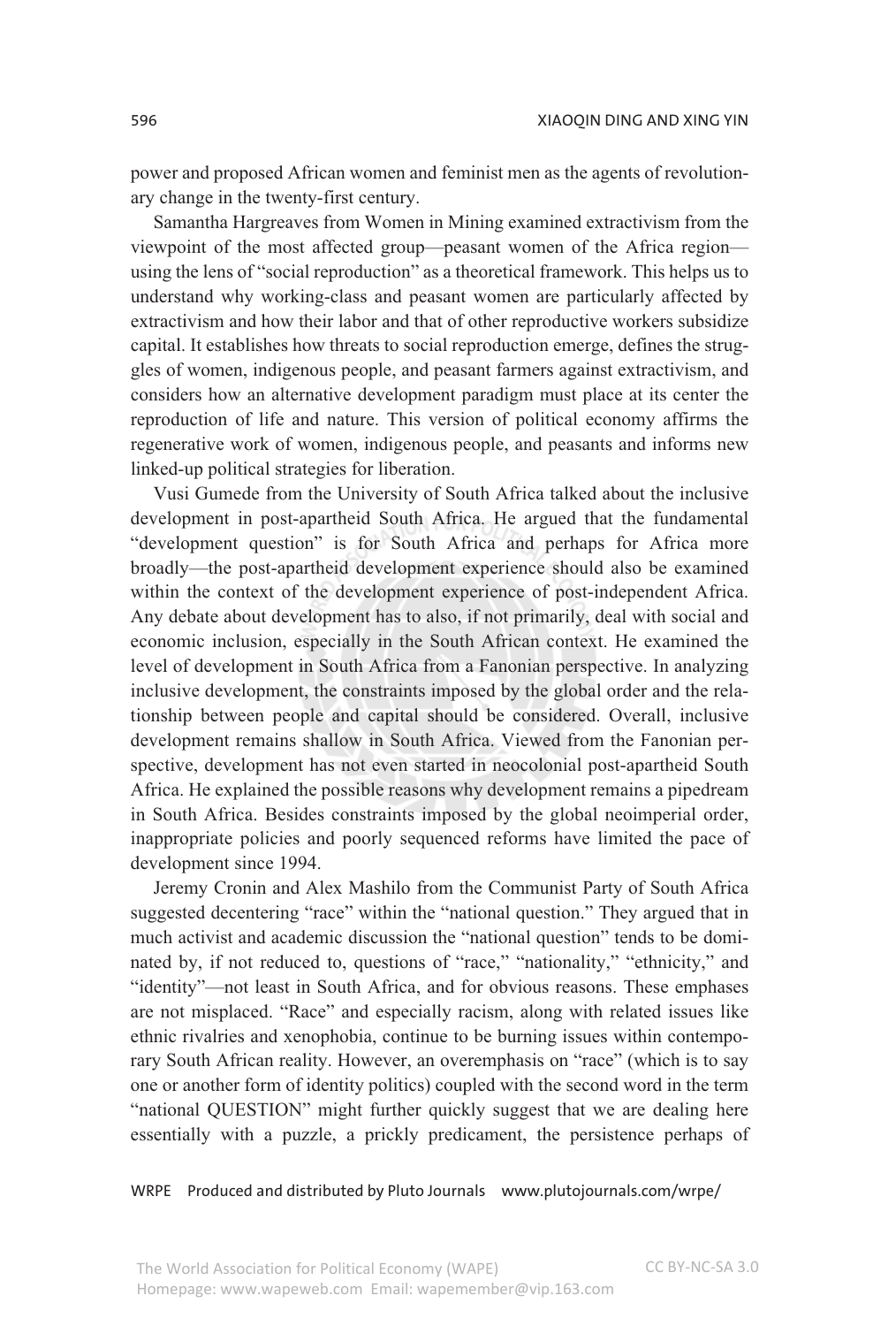backward prejudices, resurgent, and problematic ethnic identities, or "race relations" that require delicate management.

Azwell Banda from Numsa Research and Policy Institute, South Africa, talked about South Africa's working-class xenophobia through a Marxist–Leninist lens. He argued that xenophobia is a reality present in all social classes, races, genders, and age groups in South Africa. Its most violent forms, however, are prevalent among the African working classes. The periodic mass outbreak of violent xenophobia must be understood as a mass ritual and grotesque public display of the violence of the lives of the colonial "native." Marxism–Leninism suggests that the solution lies in the destruction of the continuing colonial status of the African working class through the construction of a socialist society. Empirical evidence convincingly illustrates the violent colonial status of the African working class. Those laying claim to be Marxists will work to organize, mobilize, and unite the South African working class to establish socialism.

China Ngubane from the University of KwaZulu-Natal, South Africa, also developed a Marxist analysis of working-class xenophobia. He used geographical coding and class categories to analyze its dynamics and structural causes. While it is apparent that the call by one man—King Goodwill Zwelethini—for immigrant workers to "pack their bags" was the catalyst, there are much more powerful structural forces that must be taken into account to grapple with xenophobia and to develop class-conscious resistance.

Davie Malungisa from Ecumenical Service for Socio-Ecumenical Transformation, South Africa, analyzed the political economy of informal trade in Southern Africa. He argued that the crucial aspect of the political economy of the informal sector in Southern Africa is the way informal traders operate: as women, as cross-border migrants, and as street traders. The vulnerability of the traders is acute: they find themselves outside social protection programs and given only tokenistic public policy support. In labor terms, viewed as own-account workers, there is a slow yet encouraging recognition of the traders' situation. While informal traders' organizations are on the rise, they often experience false-starts due to internal bickering, lack of organizational leadership, and secretariat level skills. Most worrying is the weak organizational state of informal traders' institutions and networks. That quiet voice stands in contrast to their growing economic strength, accounting for 30–40% of Southern African Development Community (SADC) intra-trade. These problems cannot be solved until a cogent social movement approach, particularly supported by a solidarity economy movement, is set in motion.

Raymond Nyapokoto from the University of the Witwatersrand, South Africa, analyzed the political economy of gated communities. He deployed Fanon's critical decolonial ideas to explore the South African history of colonialism/apartheid as the roots and raison d'etre of "gated communities." This "gating" in Johannesburg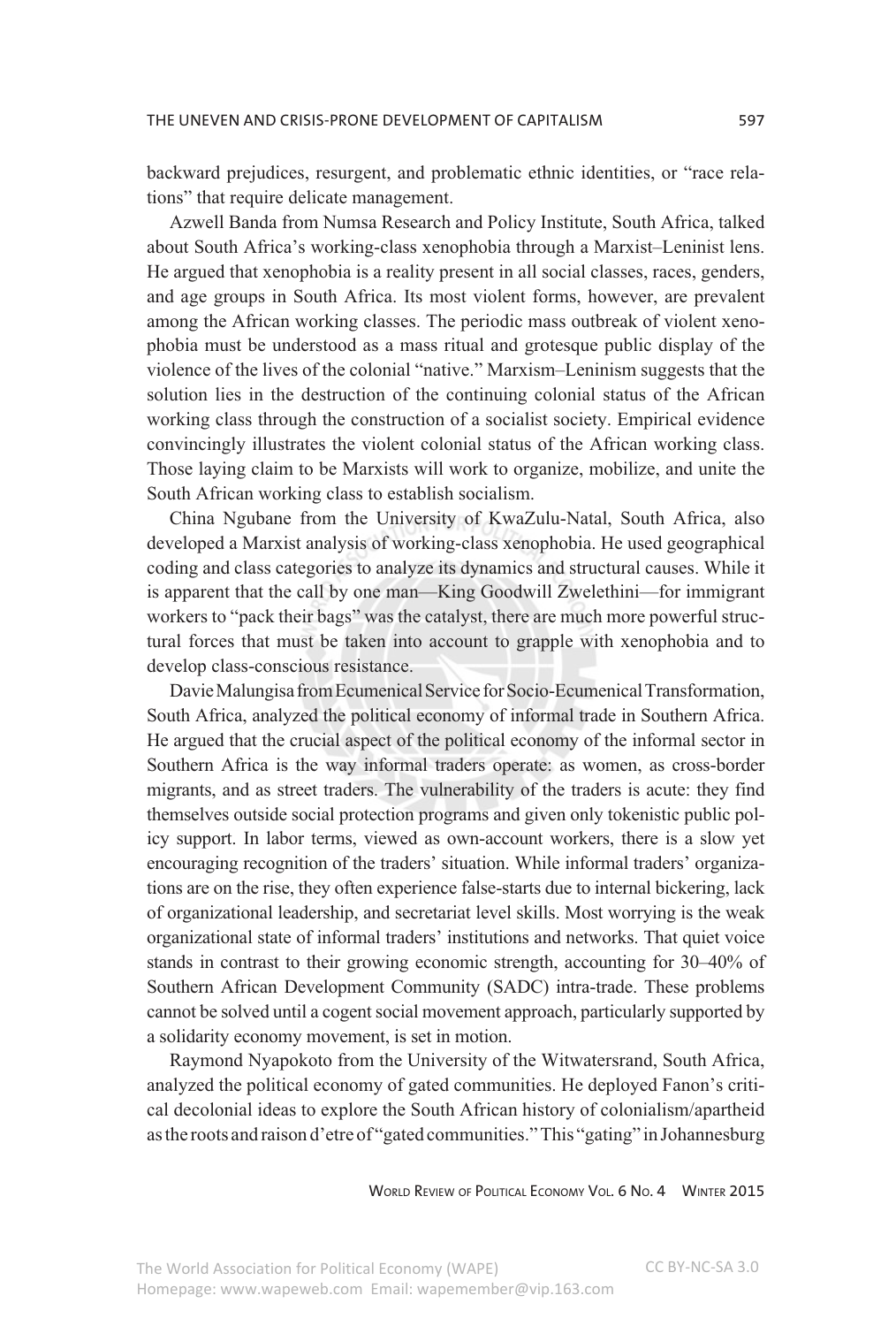is borne more out of the need for exclusivity and security more than any other factors propounded by many urban and urbanization researchers and social scientists. He argued that "visible" spatial, social, and economic aspects of modern Johannesburg have their genesis in the "invisible" spatial, social, and economic engineering that were deliberately systemized and entrenched into political governance by the pre-1994 government. Though apartheid officially ended in 1994, its technologies and logic are still very much alive and active. This logic of coloniality will be subtly shaping and determining the urbanization trajectory that the City of Johannesburg will follow.

## **5. Conceptual Challenges for Political Economy and Democracy**

Satoshi Matsui from Senshu University, Japan, argued that socialism is the development of liberalism because it inherits the accomplishments of liberalism and transcends its defects. However, it is difficult to distinguish these accomplishments and defects, since they change according to the age or situation. Therefore, the road to "socialism as a development of liberalism" will be a gradual and long process. In the contemporary global community, every country and region is facing the expansion of capitalism. In developing countries and regions, liberalist justice is playing a progressive role for the time being, but as liberalism takes hold and matures, its contradictions and limitations will become clear, and ultimately it will be necessary to implement socialism. Accordingly, "socialism as a development of liberalism" will become a global political agenda. Every country and region will experience "socialism as a development of liberalism" as a necessary historical process. Socialist normative theory is not one that can only be applied in certain countries with historically exceptional situations, but a universal one that can be practiced in every country that moves from liberalism and capitalism.

David Matters from Australia analyzed the crisis between the mode of production and the relations of production and responsibility of Marxism. From the machine age to the cybernetics and robotics, the reduction of living labor has a continuing effect on the reproduction of capital; it increases the capital that has to be reproduced at the same time as it reduces the individual socially necessary labor time for each unit of production. Along with this, the living labor embodied in each item moves toward an absolute zero. In countries where the socialist revolution has not occurred, this crisis leads to extreme reaction and attacks on the proletariat to try to hold the rate of profit up. The reduction of living human labor toward absolute zero has a revolutionary character. Without the seizure of power by the working class, then this mode will contradict the relations of production and will lead to displacement of labor, which will lead to growing poverty and crisis. Marxism has the responsibility to assist the revolutionary class to comprehend the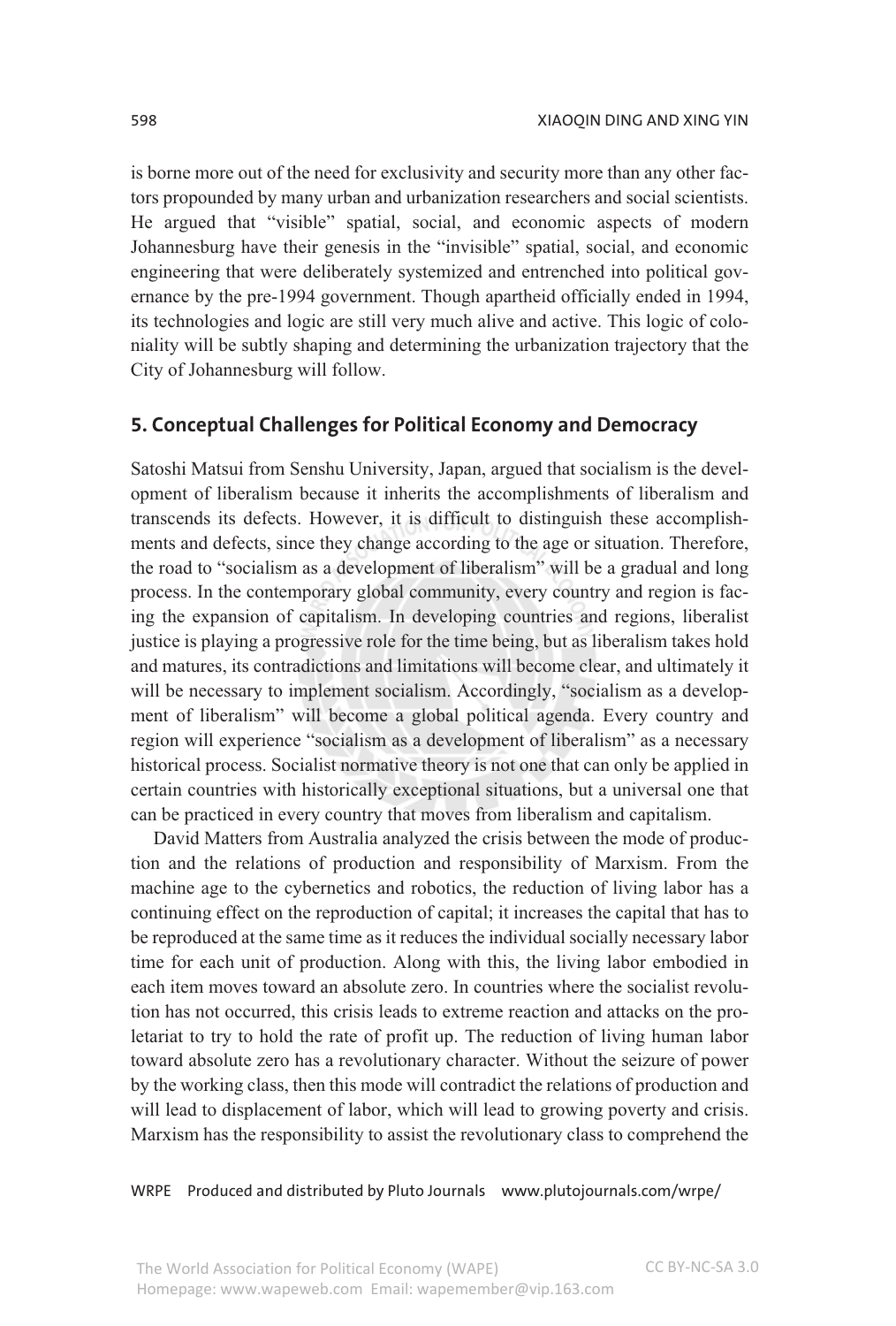need to carry on this transformation and take control through a Communist party. Marxists have a responsibility to assist the class to reach an understanding of the struggle that this requires. On the reverse of this is the cybernetics and robotization of warfare, drones, etc. This is a dramatic effect of the current failure to convince the workers to take power through their own party.

Martin Legassick from the University of the Western Cape, South Africa, talked about the way toward socialist democracy. He argued that to do justice to the project of Marxian political economy requires engaging in how struggles against capitalism have emerged around the world. That entails examining the history of the struggle for socialism in the twentieth century and drawing on the lessons of the bureaucratic usurpation of the Russian workers' revolution and of the revolutions that put a bureaucracy in power in China, Cuba, and other countries. It requires outlining the conditions of wealth and poverty in the world economy today and considering recent uprisings in Latin America. Assessing the history of South African political economy is vital to this endeavor. Socialism is still a necessity which can only be achieved through nationalizing the economy under workers' control and management on an international scale. To do so requires a mass workers' party in South Africa to take up the struggle for national, and international, social justice and socialism.

Doctor Roslyn Fuller from INSYTE Interdisciplinary Group, Ireland, analyzed the latent defect of capitalist electoral competition which helps cause inequality and its antidotes. Electoral democracy is, by its nature, harshly competitive. Following any election, the winner acquires all political power, including the ability to control the national economy, or in some cases even the global economy. That these "winners" should choose to recreate the economy they govern in the image of the overly competitive, highly commoditized, neoliberal political system they master is hardly surprising. Therefore, in order to truly combat economic inequality, it is necessary to change the underlying political system. In particular, it is necessary to replace the competitive electoral representative political system with decision-making processes that are not formally competitive, that have, in short, no long-term "winners" or "losers." This can only be achieved by replacing electoral democracy with direct, mass participation and by compensating citizens for their participation in the political decision-making process. Due to developments in modern technology, it would now be possible to implement such a noncompetitive system of decision making, even in large and populous nations.

Enfu Cheng argued that we should be clear that the US style of democracy is detrimental to the world economy and people's lives. Though it appears to be an electoral and procedural democracy, the US style of democracy is in essence a money-driven and oligarch-controlled one. Economic oligarchs with enormous amounts of money control not only the national economy but also the media and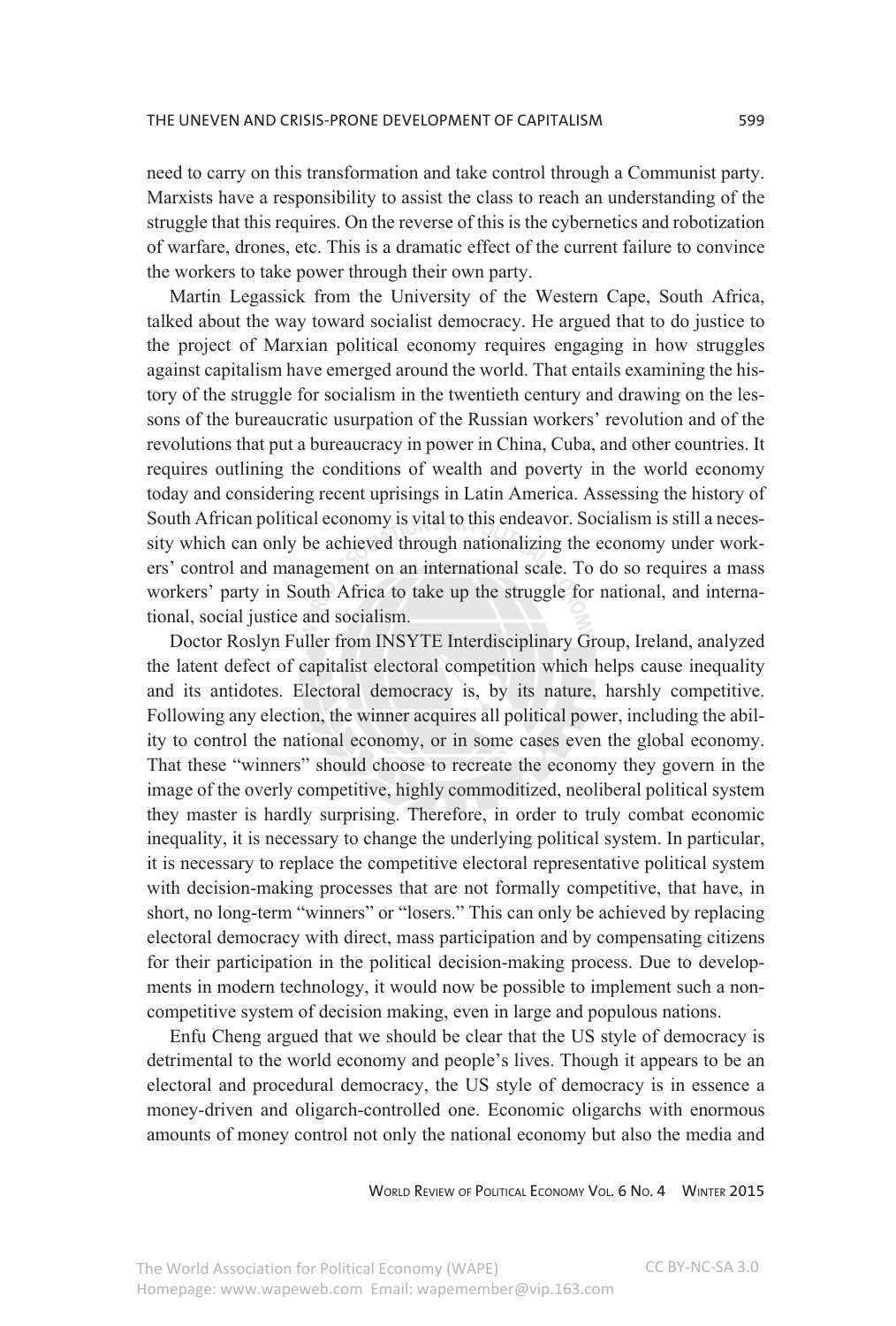educational system, thus being able to influence voters during the spectacular congress and presidential elections. Such a political system is a distorted democracy based on monopolistic private interest or, as revealed by the US left, is a "new dictatorship." Such a system and its expansion have brought about serious problems and tremendous harm to material production, economic development, and people's lives around the world. First, it has caused damage in material production and exchange with cyclic economic crises. Second, it has disrupted financial order and activities with frequent financial crises. Third, it has ruined national finance and taxation, even caused fiscal crises, such as fiscal crises in the USA and European Union. Fourth, it has caused ecological and environmental damage, producing global environmental crisis. Fifth, it has damaged material life and welfare and sustained and increased the wide gap between the rich and poor, leading to the conflict of the so-called "99% vs. 1%" and the rise of the "Occupy Wall Street Movement." There is no possibility to maintain such a system without the oppressive and violent political rule of "money-determined electoral democracy" and "oligarch democracy." It is obvious that Western democracy such as that in the United States is in urgent need of fundamental reform in accordance with the essential demands of the people as well as the broad tendency in the evolution of world economic and political democracy.

The closing ceremony was presided over by the Co-vice Chairman of WAPE; Professor David Kotz from the University of Massachusetts Amherst, USA; Professor Xiaoqin Ding, Secretary General of WAPE; Assistant Director of the Marxism Research Institute, Shanghai University of Finance and Economics; and a research associate at Harvard University Asia Center, announced the new members of WAPE Council. Professor Sam Moyo was selected a new Co-vice Chair of WAPE. The Statement of the Tenth Forum of WAPE was released, which declares that while the capitalists in the developed countries undertake actions that increase profits by increasing the global developmental imbalance, such actions cannot overcome the basic contradictions of capitalism. These contradictions fall upon the developing countries but sooner or later they exert a harmful influence over developed countries and their financial sectors. As a result, global financial and economic crises will lead to turbulence in financial markets, depreciating assets of developing countries in return. For developing countries, the reduced effective demand coming from developed countries in a crisis presents a challenge for industrial development and upgrading and makes it more difficult to catch up with the developed countries. In order to promote sustainable development of the world economy and society, minimize developmental gaps among nations, regions, and industries, and improve the living standards of all people both materially and spiritually, we should further strengthen the economic, political, and diplomatic cooperation among developing countries, create more possibilities for cooperation